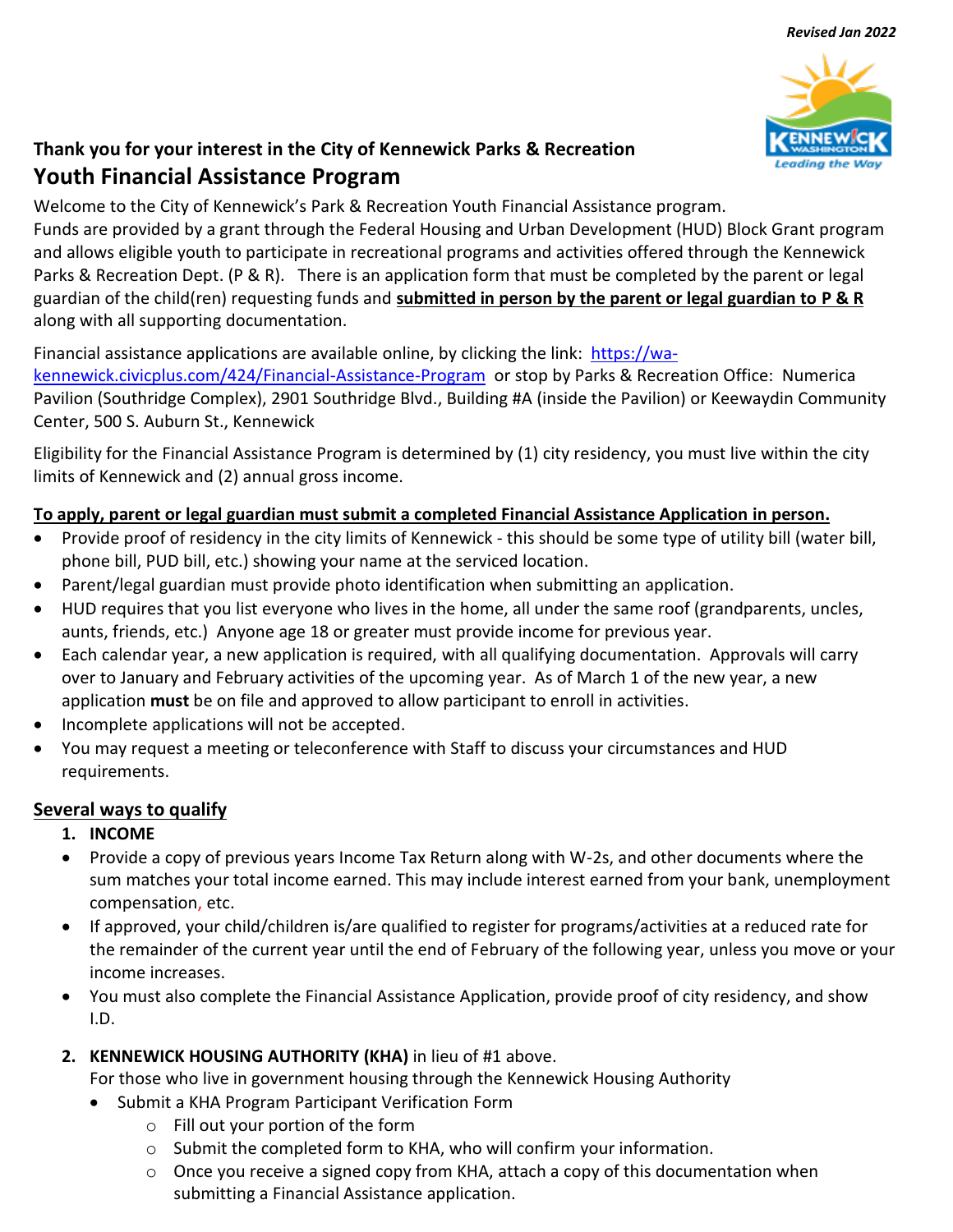When submitting a Financial Assistance application, you may be required to provide income tax information (list of children). You will be required to complete the application, provide proof of city residency and show I.D.

### **3. FOSTER CARE PROGRAM**

This process is for foster child(ren) only.

- Provide a current copy of the Child Information Placement Referral letter received from the State of Washington, Dept. of Social and Health Services when submitting your application.
- When submitting a Financial Assistance Application, you must also provide proof of city residency and show I.D.
- If the family relocates (move) or if your foster child(ren) move out, please notify Parks & Recreation Department.
- This application process is not utilized for other children living in the home (non-foster children).
- **4. PROJECTED INCOME**, an estimate of current income.
	- If you have become unemployed during the current year, earning less than your stated income in your previous year tax filing, staff can assist by preparing a projected income. You will be required to complete the application, provide documentation of your current income, bank statement (2 months), and copy of previous year income tax.

Families can choose process #1, #2, #3, or #4 (above), whichever applies to the family circumstances.

Please note that if you are approved, you are responsible to notify us:

1) if you relocate or move outside the City limits of the City of Kennewick and

2) if your total household income increases.

Failure to do so may result in termination of your Financial Assistance Program privileges.

**How Do I Register For Programs?** <https://secure.rec1.com/WA/kennewick-wa/catalog> and register online for most programs. You will be notified by Staff, if your financial assistance application has been 1) approved or 2) denied or 3) if additional information is required, within five (5) business days of applying.

- Once approved, registration for programs occur on-line or in person
- Staff is available by phone to answer questions.
- Co-pays are paid at the time of registration.
- With the parent or legal guardians permission, others may register a child using financial assistance funding.
- Failure to attend programs registered for could put your future funding approval at risk.

### **How many programs can I register for?**

Each participant may register for a limited number of programs per year. Number is dependent on available HUD dollars given to the parks and recreation department. Our financial assistance funding is limited and there is no guarantee that funding will be available through the end of the year. Financial assistance funds will be reevaluated monthly. Each participant will receive a reimbursement allotment. For example \$200, to use for the entire 2022 calendar year. Once those funds are spent, you can request a meeting to discuss the possibility of receiving additional funds.

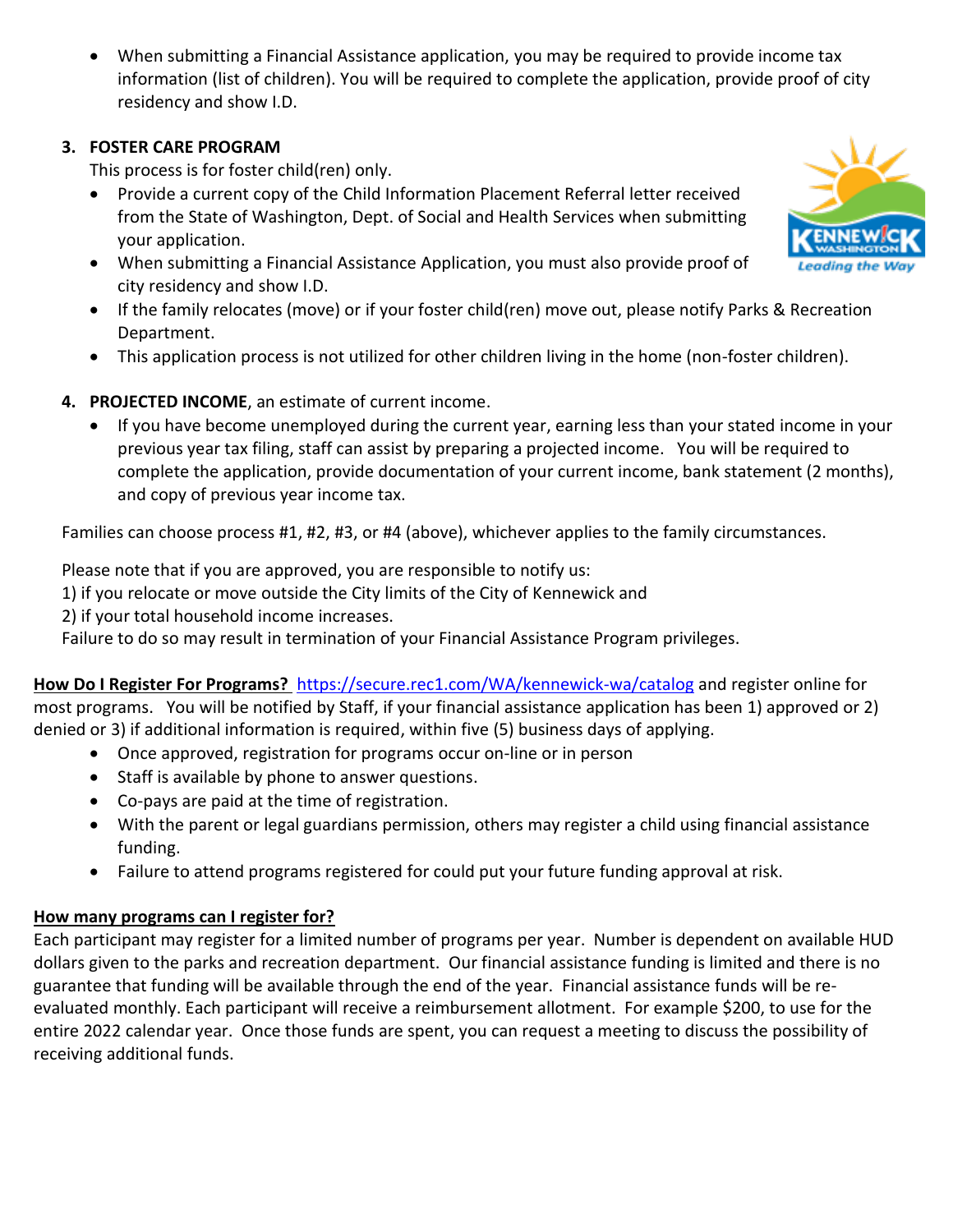#### **Available Funds:**

Funding is limited. The approval of a financial assistance application does not guarantee funds will be available at the time you wish to register for a program. Financial Assistance does not cover material fees (payable to instructor).

#### **Fee Schedule:**

To enable as many participants as possible to participate in our financial assistance program, we have initiated a co-pay system: 25% of the cost of each program/activity.

#### **Exceptions to the 25% policy depends on funding availability:**

- Swim Programs
	- o General swim lesson fees are covered 100%, there is no co-pay required.
	- o Adaptive Swim lesson are also covered at 100%, there is no co-pay required.
	- o Private swim lessons **are not eligible** for financial assistance funding, participant will pay full price.
	- o Swim Passes! A swim pass allows 12 free entrances into the Kenneth Serier Memorial Pool. The first pass is free for *each participant (*Swim passes will be available on June 15<sup>th</sup>.)
	- o Lap Swim Punch Card, \$10 co-pay
- Drop-In Punch Card (Numerica Pavilion), \$10 co-pay
- Kids Fishing Event
- Various Sport Camps
- Fall, Winter, Spring, Summer, Fall, Winter Day Camp

# **Registration Sites: Numerica Pavilion**

2901 Southridge Blvd., Kennewick, WA **Office: 509-585-4293** Email: recreation@ci.kennewick.wa.us

#### **Keewaydin Community Center**

500 S Auburn, Kennewick, WA **Office: 509-585-4303** Email: recreation@ci.kennewick.wa.us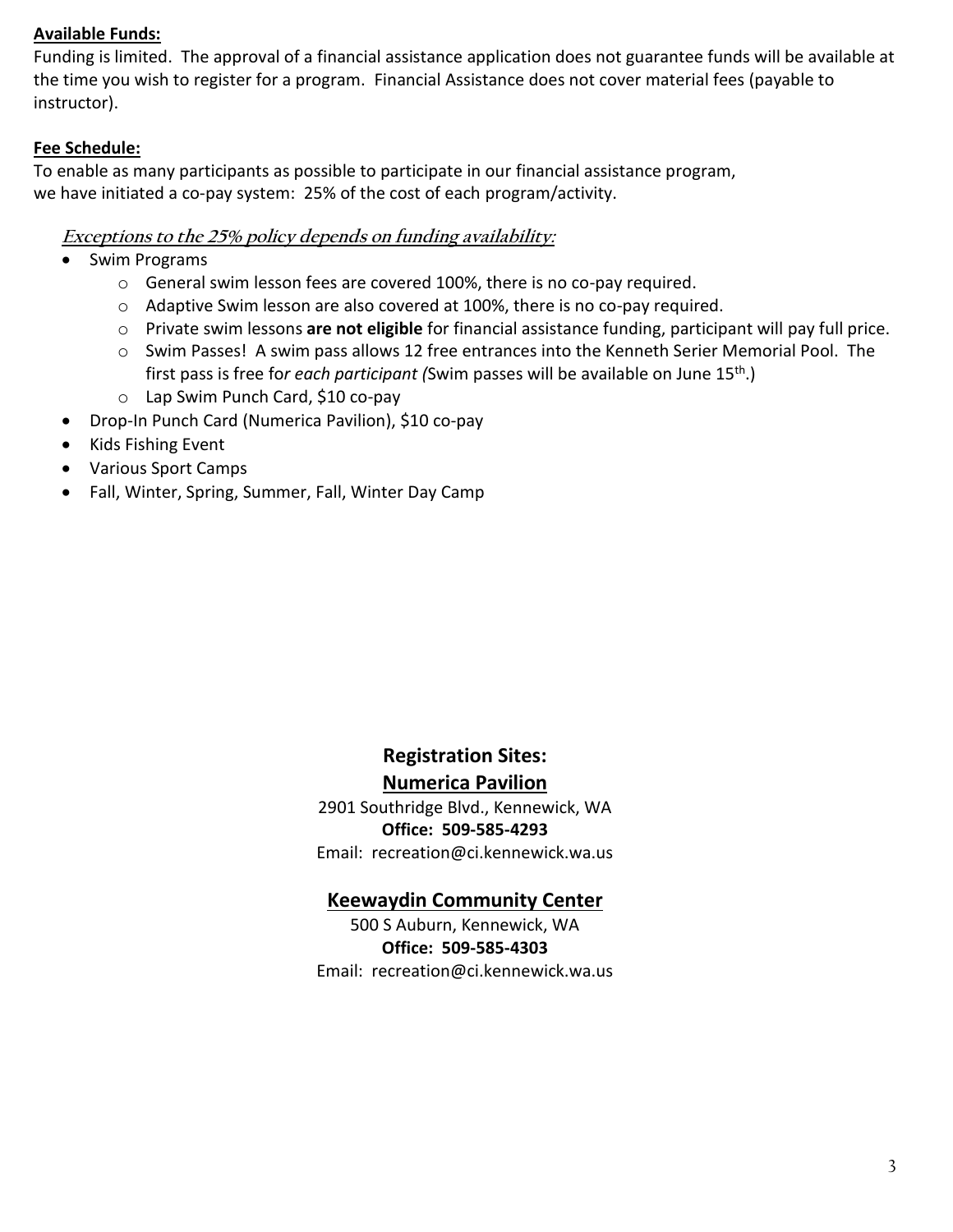## **City of Kennewick, Parks and Recreation Financial Assistance Application**



HUD Community Development Block Grant Funds make it possible for us to grant financial assistance for low- moderateincome youth (under the age of 18) to participate in our recreation programs. Funding is limited and awarded on a firstcome, first-served basis. Approval of your financial assistance application does not guarantee funding will be available at the time you wish to register for programs.

|               | $R# = Race$     | the time you wish to register for programs.<br>Select below which process/documentation you will provide:<br>$\Box$ Income Tax Return, W-2, and additional documents that match total income<br>KHA Verification Letter □ Foster Child □ Other _________________________________<br>Projected Income<br>The following information is requested to enable HUD to monitor compliance with Federal Fair Housing and Equal<br>Opportunity Acts. You are encouraged to provide this information. Should you choose not to, please initial where<br>indicated. I do not wish to provide this information listed below. _____________(initials)<br>$E#$ = Ethnicity<br>4. □Native Hawaiian/Other Pacific Islander | $1. \Box$ Not Hispanic<br>1. □White or Hispanic 2.□Asian 3. □Asian & White<br>5. □African American                                                     | U.S. Resident?<br>2. □ Hispanic<br>6. □ American Indian/Alaskan Native | Is the participant a U.S.<br>Citizen and/or a Legal<br>$\Box$ Yes $\Box$ No |                                  |
|---------------|-----------------|------------------------------------------------------------------------------------------------------------------------------------------------------------------------------------------------------------------------------------------------------------------------------------------------------------------------------------------------------------------------------------------------------------------------------------------------------------------------------------------------------------------------------------------------------------------------------------------------------------------------------------------------------------------------------------------------------------|--------------------------------------------------------------------------------------------------------------------------------------------------------|------------------------------------------------------------------------|-----------------------------------------------------------------------------|----------------------------------|
|               |                 | 7. □American Indian/Alaskan Native & White<br>9. □ African American & White                                                                                                                                                                                                                                                                                                                                                                                                                                                                                                                                                                                                                                | 8. □ American Indian/Alaska Native & African American<br>10. <sup>○</sup> Other Multi-racial                                                           |                                                                        |                                                                             |                                  |
| E#            | <b>R#</b>       | List all who live in the home                                                                                                                                                                                                                                                                                                                                                                                                                                                                                                                                                                                                                                                                              | <b>Address</b>                                                                                                                                         | Date of Birth                                                          | Age                                                                         | M/F                              |
|               |                 | L                                                                                                                                                                                                                                                                                                                                                                                                                                                                                                                                                                                                                                                                                                          |                                                                                                                                                        |                                                                        |                                                                             |                                  |
|               |                 | $\overline{2}$                                                                                                                                                                                                                                                                                                                                                                                                                                                                                                                                                                                                                                                                                             |                                                                                                                                                        |                                                                        |                                                                             |                                  |
|               |                 | $\overline{\mathbf{3}}$                                                                                                                                                                                                                                                                                                                                                                                                                                                                                                                                                                                                                                                                                    |                                                                                                                                                        |                                                                        |                                                                             |                                  |
|               |                 | $\overline{4}$                                                                                                                                                                                                                                                                                                                                                                                                                                                                                                                                                                                                                                                                                             |                                                                                                                                                        |                                                                        |                                                                             |                                  |
|               |                 | 5                                                                                                                                                                                                                                                                                                                                                                                                                                                                                                                                                                                                                                                                                                          |                                                                                                                                                        |                                                                        |                                                                             |                                  |
|               |                 | 6                                                                                                                                                                                                                                                                                                                                                                                                                                                                                                                                                                                                                                                                                                          |                                                                                                                                                        |                                                                        |                                                                             |                                  |
|               |                 | Gross annual (yearly) income for the family:                                                                                                                                                                                                                                                                                                                                                                                                                                                                                                                                                                                                                                                               |                                                                                                                                                        |                                                                        |                                                                             |                                  |
|               |                 | <b>Parents/Legal Guardians:</b>                                                                                                                                                                                                                                                                                                                                                                                                                                                                                                                                                                                                                                                                            |                                                                                                                                                        |                                                                        |                                                                             |                                  |
|               | <b>Address:</b> |                                                                                                                                                                                                                                                                                                                                                                                                                                                                                                                                                                                                                                                                                                            |                                                                                                                                                        |                                                                        |                                                                             |                                  |
|               |                 |                                                                                                                                                                                                                                                                                                                                                                                                                                                                                                                                                                                                                                                                                                            |                                                                                                                                                        |                                                                        |                                                                             |                                  |
|               |                 | <b>E-Mail Address:</b>                                                                                                                                                                                                                                                                                                                                                                                                                                                                                                                                                                                                                                                                                     |                                                                                                                                                        |                                                                        |                                                                             |                                  |
|               |                 | I certify the information provided is accurate and may be verified by the local or federal government. I understand that the<br>approval of my financial assistance application does not guarantee funding will be available at the time of registration. I also<br>understand that lack of attendance to the programs registered for could put my future funding approval at risk.                                                                                                                                                                                                                                                                                                                        |                                                                                                                                                        |                                                                        |                                                                             |                                  |
|               |                 |                                                                                                                                                                                                                                                                                                                                                                                                                                                                                                                                                                                                                                                                                                            |                                                                                                                                                        |                                                                        | Date: $\frac{1}{\sqrt{1-\frac{1}{2}} \cdot \frac{1}{2}}$                    |                                  |
|               |                 | (For office use only)                                                                                                                                                                                                                                                                                                                                                                                                                                                                                                                                                                                                                                                                                      |                                                                                                                                                        |                                                                        |                                                                             |                                  |
|               | $\Box$ Approved | $\Box$ Not Approved                                                                                                                                                                                                                                                                                                                                                                                                                                                                                                                                                                                                                                                                                        | Date: and the state of the state of the state of the state of the state of the state of the state of the state<br>Staff Initials <b>Staff Initials</b> |                                                                        | $\Box$ Yes                                                                  | Inside City Limits:<br>$\Box$ No |
| <b>Income</b> |                 |                                                                                                                                                                                                                                                                                                                                                                                                                                                                                                                                                                                                                                                                                                            | $\Box$ Extremely Low $\Box$ Very Low $\Box$ Low                                                                                                        |                                                                        |                                                                             |                                  |